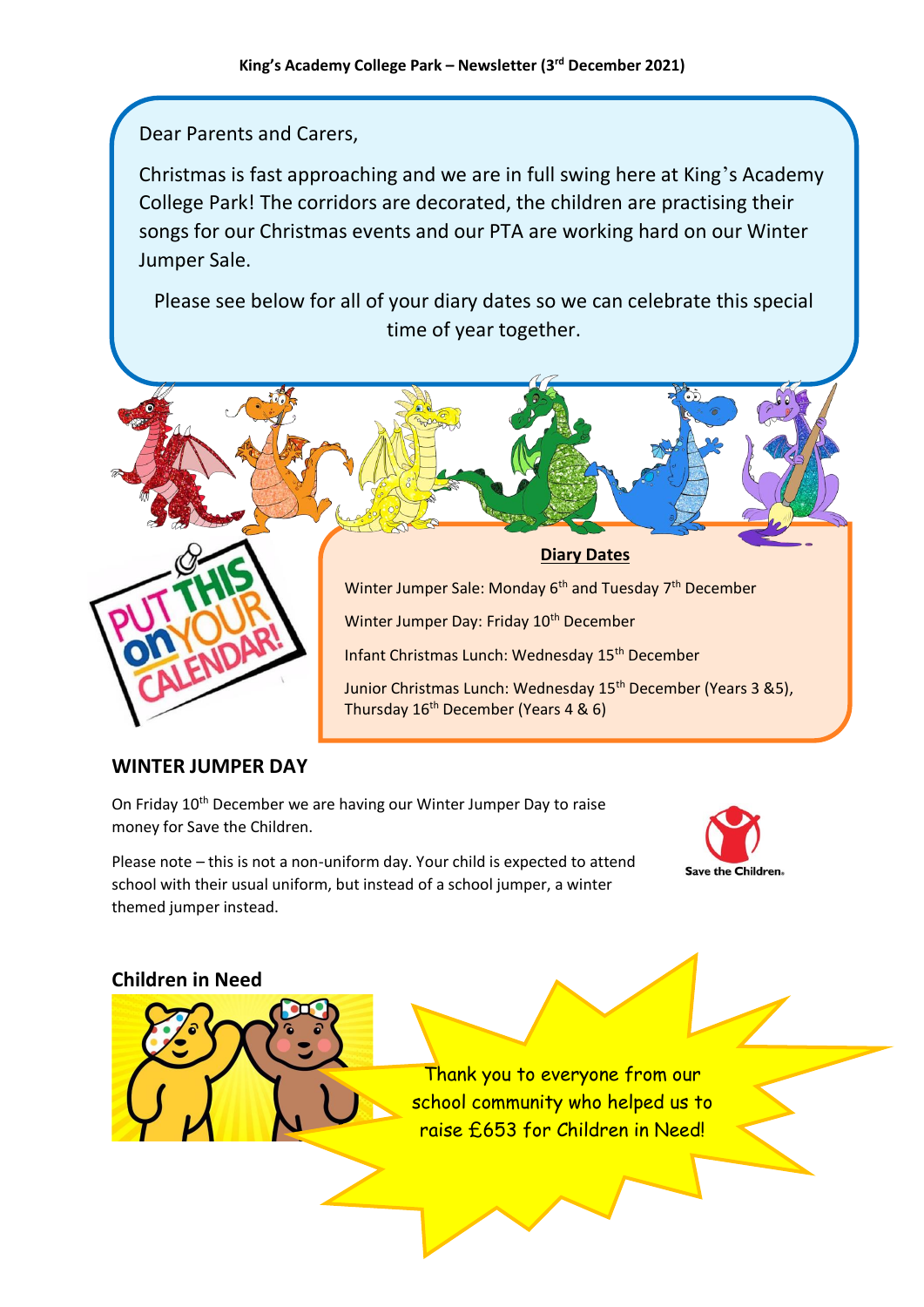## **A note from our PTA**

#### **Friends of KACP have been very busy this month!**

They are arranging for both the infant and junior school to each have a beautiful potted Christmas tree for the children to decorate, take care of and have as a focal outdoor point for singing their festive songs.

A Virtual Pantomime has been purchased to be live streamed to all children and there will be related activities for them to take part in on the build up to this event.

Friends of KACP has also organised a Winter-themed Jumper sale and book sale event in the school playgrounds (or halls weather permitting) immediately after school on Monday 6th and Tuesday 7th December so don't forget to bring your change!

If you would like to be added to join the Friends of KACP WhatsApp group or would like to make a donation to Friends of KACP, please contact us at [friendsofcpljschools@gmail.com](mailto:friendsofcpljschools@gmail.com)

## **Staff update**

Today we say goodbye to Mrs Smith who has been part of the office team across both the infant and junior schools for many years. We will miss her but wish her well as she embarks on her next challenge.

We are sad to say that Mrs Day (Dragonfly class - Year R) will also be leaving us at the end of term to take a promotion in a new school. Mrs Hoyland has been appointed as the new class teacher for Dragonfly class but unfortunately she is unable to start until after February half term due to the period of notice she has to give to her current school.



"How lucky I am to have something that makes saying goodbye so hard."



We can confirm that Mrs Watson (Butterfly class - Year R) will be returning from her maternity leave in January 2022. Mrs Watson will be returning on a part-time basis initially and will be in school on a Monday, Tuesday and Friday.

Mrs Childs will still be in school but will return full-time to her other roles. Mrs Smith will be in Butterfly class on a Wednesday and Thursday. She already knows the children well as she has been doing regular cover in Butterfly class since September.

### **Vacancies**

We currently have vacancies for:

- School Cleaners
- Midday Supervisors
- Higher Level Teaching Assistants

Please check the school website for more information.